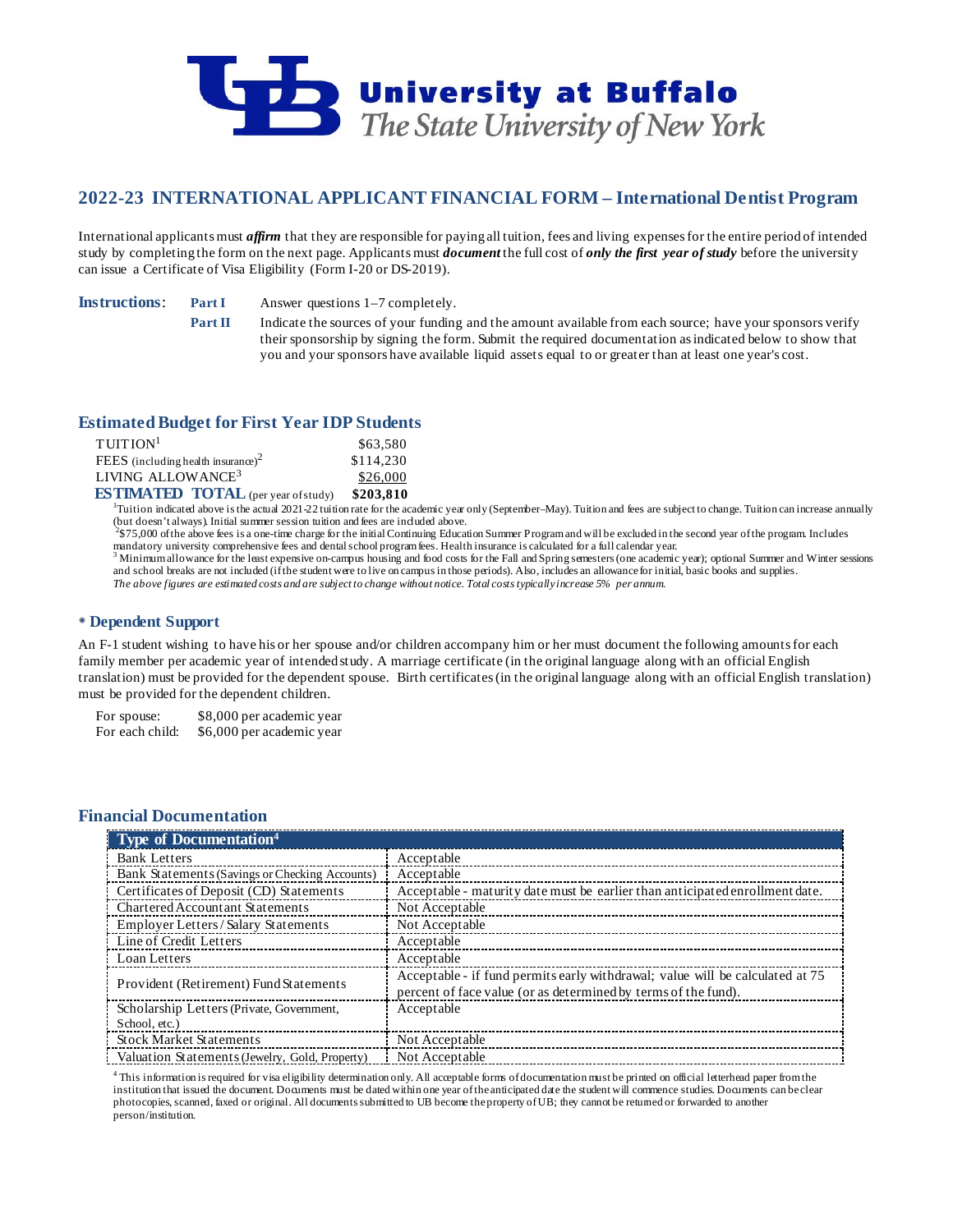# **University at Buffalo International Dentist Program Financial Form – 2022-23**

### **PART I**

Important Note: Print your name exactly as it appears in your passport. If your passport lists no Surname or no Given Name, write a dash (―). In order to issue your I-20, we must have a copy of your passport biographical page; please send or fax this to the address below.

| 1. Name of applicant |                |                                                                               |  |
|----------------------|----------------|-------------------------------------------------------------------------------|--|
|                      | Family/Surname | First/Given name                                                              |  |
|                      |                | 3. Date of Birth ___ __/ ___ __/ ___ ___/ ___ ___ ___<br>Month<br>Dav<br>Year |  |
|                      |                | 5. City of Birth ___________________                                          |  |
|                      |                |                                                                               |  |

8.  $\Box$  I plan to come **without** dependents (spouse/children).

 $\Box$  I plan to come **with** dependents. The following dependents (spouse/children) will accompany me. (\* See instruction page.)

| Surname/ Given Names | Date of Birth | <b>Country of Birth</b> | City of Birth | Primary Citizenship | <b>Relationship to Applicant</b> |
|----------------------|---------------|-------------------------|---------------|---------------------|----------------------------------|
|                      |               |                         |               |                     |                                  |
|                      |               |                         |               |                     |                                  |
|                      |               |                         |               |                     |                                  |
|                      | .             | $\sim$ $\sim$<br>$\sim$ | $\sim$        |                     |                                  |

Add a separate sheet of paper if you need more space for additional dependents.

### **PART II**

Applicants are responsible for all costs of attending the university. University costs are subject to change and increase an average of 5 percent annually. You and your sponsor must sign verification statements A. and B. at the bottom of this page indicating that you are responsible for all costs. Tick the appropriate statements below indicating where your first year of funding will come from (multiple sources are acceptable). Attach the appropriate financial documentation showing availability of one year's funding.

#### **Source of Funds**

Tick  $(\checkmark)$  the boxes showing where your first year of funding will come from and indicate the amount that will come from that source. The total must amount to at least \$203,810.

| Source:                                                            |        | Amount:                   |
|--------------------------------------------------------------------|--------|---------------------------|
| $\Box$ I will pay from my own personal account.                    |        | ১____________________     |
| $\Box$ My family will pay for my education.                        |        | $s$ ____________________  |
| $\Box$ I will have a scholarship from: __________________________. |        | \$_____________________   |
| $\Box$ I will have a student loan from:                            |        |                           |
| $\Box$ My Government/Company will pay for my education.            |        |                           |
|                                                                    |        |                           |
|                                                                    | Total: | \$    ___________________ |

### **Verification:**

A. **Sponsor:** This is to certify that I (we) the undersigned agree to provide the funds required for all years of study at the University at Buffalo and that I (we) are submitting bank statements indicating the availability of these funds. **SCAN and UPLOAD**

| Sponsor (1) signature   | Date | Relationship to applicant |
|-------------------------|------|---------------------------|
| Sponsor (2) signature   | Date | Relationship to applicant |
| Sponsor $(3)$ signature | Date | Relationship to applicant |

B. **Applicant:** This is to certify that the information given on this form is complete and accurate to the best of my knowledge. I am fully aware that any false or misleading statement will result in an automatic denial of admission.

 **Applicant signature** Date

\_\_\_\_\_\_\_\_\_\_\_\_\_\_\_\_\_\_\_\_\_\_\_\_\_\_\_\_\_\_\_\_\_\_\_\_\_\_\_\_\_\_\_\_ \_\_\_\_\_\_\_\_\_\_\_\_\_\_\_\_\_\_\_

 this form with required documentation into your application portal. This is the preferred method of submitting your financial documentation.

If you cannot scan and upload your documents into your application portal, you may:

#### **MAIL**

 this form with required documentation to Mr. Luke Ramey, Assistant Director of Student / Community Initiatives University at Buffalo School of Dental Medicine 315 Squire Hall, Buffalo, NY 14214.

#### **EMAIL**

 this form with required documentation to idp@buffalo.edu.